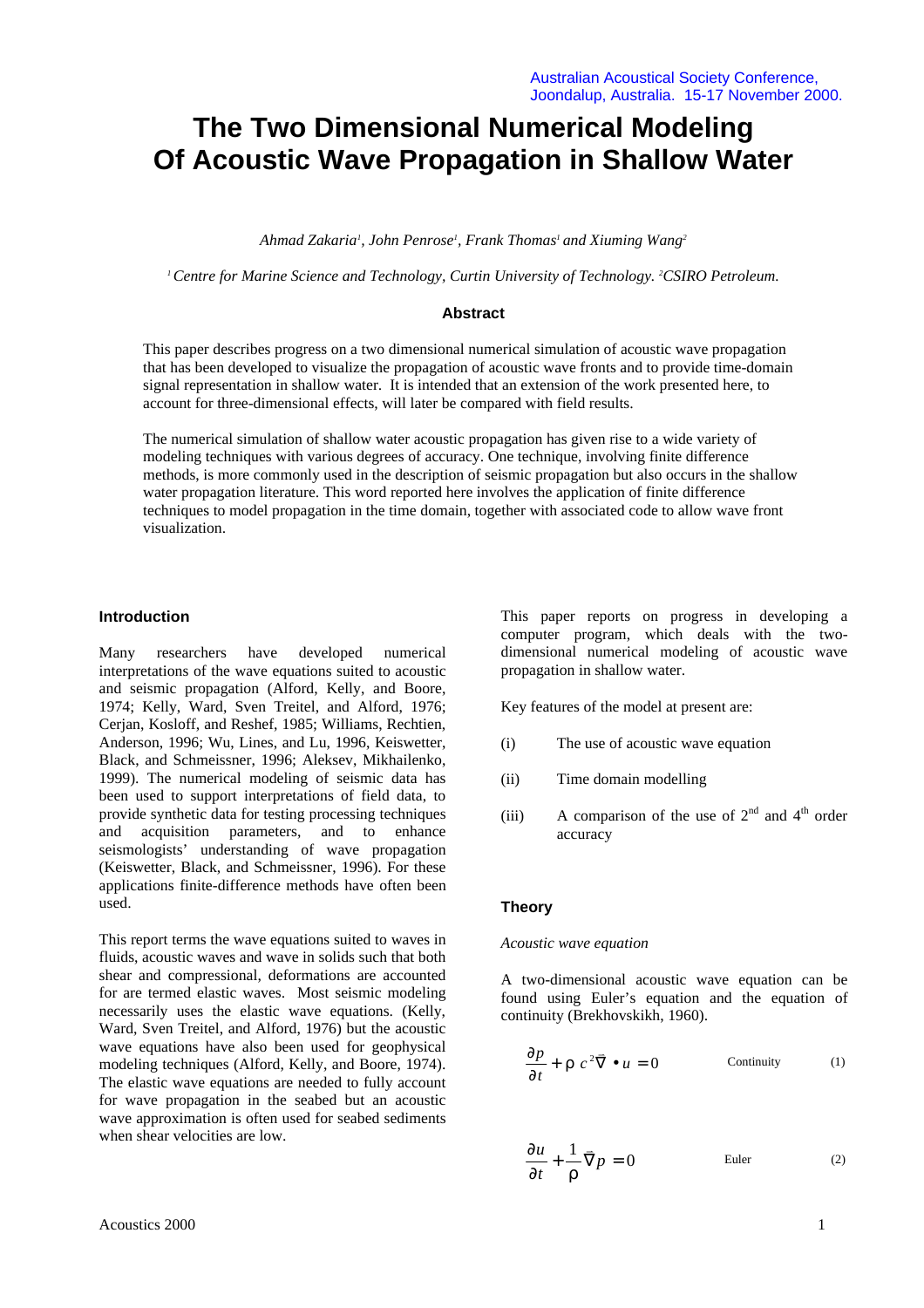Where  $u$  is the particle velocity,  $p$  is the acoustic pressure,  $\mathbf{r} = \mathbf{r}(x, z)$  is the density, and  $c = c(x, z)$  is the velocity of the acoustic wave in the acoustic media. Substitution of the divergence of the Euler equation and the time derivative of the equation of continuity yield,

$$
\frac{\partial^2 p}{\partial t^2} + \mathbf{r} c^2 \left\{ -\nabla \left[ \frac{1}{\mathbf{r}} \nabla p \right] \right\} = \mathbf{d}(r) f(t) \tag{3}
$$

$$
\frac{\partial^2 p}{\partial t^2} - \mathbf{r} c^2 \left\{ \frac{\partial}{\partial x} \left( \frac{1}{r} \frac{\partial p}{\partial x} \right) + \frac{\partial}{\partial z} \left( \frac{1}{r} \frac{\partial p}{\partial z} \right) \right\} = \mathbf{d}(r) f(t) \tag{4}
$$

Where  $\mathbf{d}(r)$  is the Dirac delta function associated with the position of the source in space and  $f(t)$  is the source function.

For homogenous media, the acoustic wave equations can be simplified as follows,

$$
\frac{\partial^2 p}{\partial t^2} - c^2 \left\{ \frac{\partial^2 p}{\partial x^2} + \frac{\partial^2 p}{\partial z^2} \right\} = \mathbf{d}(r) f(t)
$$
\n(5)

#### *Finite-difference solution*

#### *Acoustic wave equation*

Finite-difference methods can be applied to the scalar acoustic wave equation. The second time derivative and first spatial derivative of the wave equation can be approximated using a second order central difference approximation as follows,

$$
\frac{\partial^2 p}{\partial t^2} = \frac{p_{i,j}^{k+1} - 2p_{i,j}^k + p_{i,j}^{k-1}}{(\Delta t)^2}
$$
(6)

$$
\begin{aligned}\n\left\{\frac{\partial}{\partial x} \frac{1}{\mathbf{r}} \left(\frac{\partial p}{\partial x}\right)\right\}_{i,j}^{k} &= \frac{1}{\mathbf{r}_{i+\gamma_{2},j}^{k}} \frac{1}{\Delta x} \left(\frac{p_{i+1,j}^{k} - p_{i,j}^{k}}{\Delta x}\right) \\
-\frac{1}{\mathbf{r}_{i-\gamma_{2},j}^{k}} \frac{1}{\Delta x} \left(\frac{p_{i,j}^{k} - p_{i-1,j}^{k}}{\Delta x}\right)\n\end{aligned} \tag{7}
$$

$$
\begin{aligned}\n\left\{\frac{\partial}{\partial z} \frac{1}{\mathbf{r}} \left(\frac{\partial p}{\partial z}\right)\right\}_{i,j}^{k} &= \frac{1}{\mathbf{r}_{i,j+\frac{1}{2}}^{k}} \frac{1}{\Delta z} \left(\frac{p_{i,j+1}^{k} - p_{i,j}^{k}}{\Delta z}\right) \\
-\frac{1}{\mathbf{r}_{i,j-\frac{1}{2}}^{k}} \frac{1}{\Delta z} \left(\frac{p_{i,j}^{k} - p_{i,j-1}^{k}}{\Delta z}\right)\n\end{aligned} \tag{8}
$$

Where,

$$
\frac{1}{\mathbf{r}_{i\pm j'_2,j}^k} = \frac{1}{2} \left( \frac{1}{\mathbf{r}_{i\pm 1,j}} + \frac{1}{\mathbf{r}_{i,j}} \right)
$$

$$
\frac{1}{\mathbf{r}_{i,j\pm j'_2}^k} = \frac{1}{2} \left( \frac{1}{\mathbf{r}_{i,j\pm 1}} + \frac{1}{\mathbf{r}_{i,j}} \right)
$$

An acoustic wave equation for homogenous media can be approximated in rectangular coordinates system by the second-order and fourth-order central difference (Alford, Kelly, Boore, 1974; Wang, Personal Communication, 2000) as follows,

$$
p_{i,j}^{k+1} = 2(1-2g^2) p_{i,j}^k - p_{i,j}^{k-1}
$$
  
+
$$
g^2 (p_{i+1,j}^k + p_{i-1,j}^k + p_{i,j+1}^k + p_{i,j-1}^k)
$$
 (9)

Where  $\Delta x = \Delta z = h$  is the grid size in the x and z directions, respectively and  $\Delta t$  is the time step.

Another alternate expression for higher accuracy uses the fourth-order central difference scheme of the acoustic wave equation. It is more accurate than second-order central difference scheme.

$$
p_{i,j}^{k+1} = (2 - 5g^2) p_{i,j}^k - p_{i,j}^{k-1}
$$
  
+  $\frac{4}{3}g^2 (p_{i+1,j}^k + p_{i-1,j}^k + p_{i,j+1}^k + p_{i,j-1}^k)$   
-  $\frac{1}{12}g^2 (p_{i+2,j}^k + p_{i-2,j}^k + p_{i,j+2}^k + p_{i,j-2}^k)$   
Where:  $g = \left(\frac{c \Delta t}{\Delta h}\right)$ , (10)

A finite-difference scheme will be stable if  $g = 1/\sqrt{2}$ for equation (9) and  $g = \sqrt{3/8}$  for equation (10) (Alford et. al., 1974)

#### *Boundary conditions*

Where transparent boundary conditions are involved, we use the method due to Reynolds (1978).

#### *Transparent boundary condition*

Δ

*Left side boundary*

$$
p_{1,j}^{k+1} = p_{1,j}^k + p_{2,j}^k - p_{2,j}^{k-1}
$$
  
+
$$
c_{i,j} \frac{\Delta t}{\Delta x} \left( p_{2,j}^k - p_{1,j}^k - \left( p_{3,j}^{k-1} - p_{2,j}^{k-1} \right) \right)
$$
<sup>(11)</sup>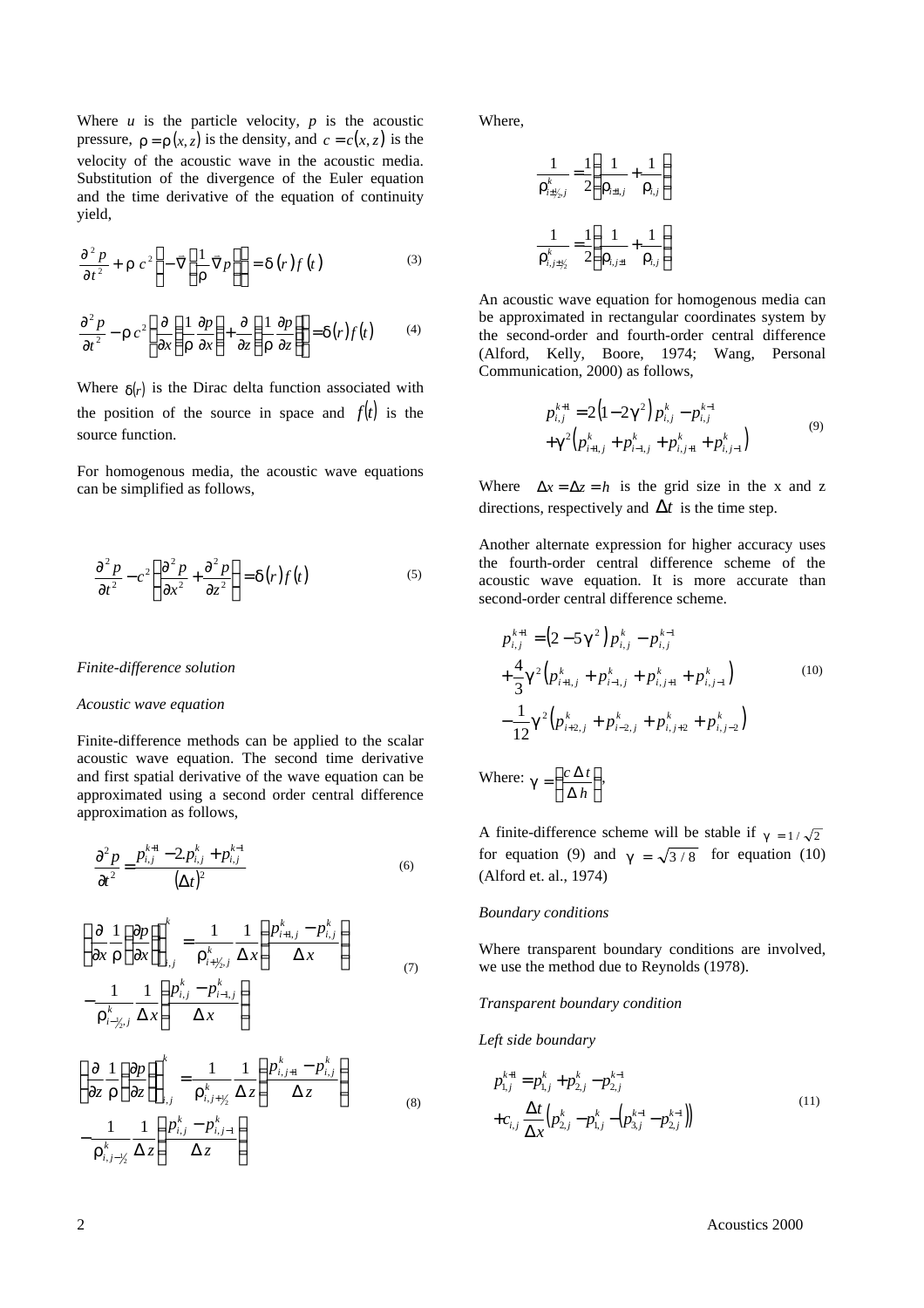*Right side boundary*

$$
p_{n+1,j}^{k+1} = p_{n+1,j}^k + p_{n,j}^k - p_{n,j}^{k-1}
$$
  
+
$$
c_{i,j} \frac{\Delta t}{\Delta x} \Big( p_{n,j}^k - p_{n+1,j}^k - \Big( p_{n-1,j}^{k-1} - p_{n,j}^{k-1} \Big) \Big)
$$
 (12)

*Surface side boundary*

$$
p_{i,1}^{k+1} = p_{i,1}^k + p_{i,2}^k - p_{i,2}^{k-1}
$$
  
+
$$
c_{i,j} \frac{\Delta t}{\Delta z} \Big( p_{i,2}^k - p_{i,1}^k - \Big( p_{i,3}^{k-1} - p_{i,2}^{k-1} \Big) \Big)
$$
 (13)

*Bottom side boundary*

$$
p_{i,m+1}^{k+1} = p_{i,m+1}^k + p_{i,m}^k - p_{i,m}^{k-1}
$$
  
+
$$
c_{i,j} \frac{\Delta t}{\Delta z} \Big( p_{i,m}^k - p_{i,m+1}^k - \Big( p_{i,m-1}^{k-1} - p_{i,m}^{k-1} \Big) \Big)
$$
 (14)

# *Nonreflecting boundary condition*

We are at present investgating the approach due to Cerjan et al. (1985) which may be summarised as follows

The pressure amplitudes outside the boundary lines must be multiplied by G factor (Cerjan, et.al.1985).

$$
G = EXP\Big\{ - [0.015(20 - i)]^2 \Big\}
$$
 (15)

Where:  $1 \le i \le 20$ 

This gives a value of 1 for  $i = 20$  or at the nearest boundaries with boundary lines and a value of about 1/250 for  $i = 1$  or at the outer boundaries.

### *Source function*

As the source function  $f(t)$ , a single cycle sinusoid was used.

# **Results**

We present here some of the results of the numerical modeling comprising a comparison between the finitedifference results from second order (7) and fourth order approximations (10) using the transparent boundary condition. The wave front results are also compared with some original results from related acoustic wave simulation work that has been developed by Wang.



**Figure 1.a**:  $(2^{nd}$  order)



**Figure 1.b**:  $(4^{th} \text{ order})$ 



**Figure 2.a**:  $(2^{nd}$  order)



**Figure 2.b**:  $(4^{th} \text{ order})$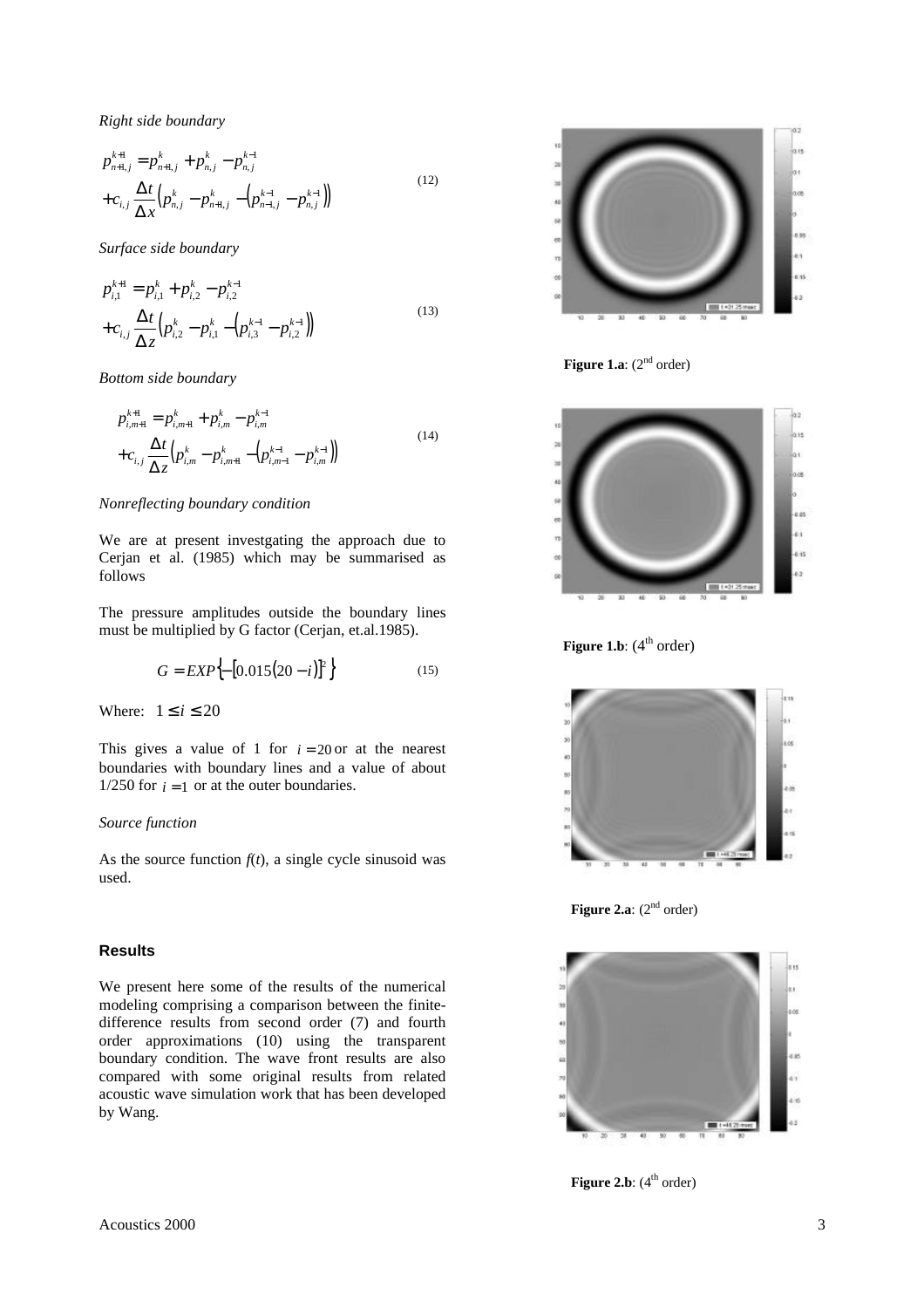

**Figure 3**:  $t = 5$  msec ( $2<sup>nd</sup>$  order)



**Figure 4.a**:  $t = 50$  msec (2<sup>nd</sup>order)



**Figure 4.b**:  $t = 50$  msec (4<sup>th</sup> order)



**Figure 5.a**:  $t = 85$ msec ( $2<sup>nd</sup>$  order)



**Figure 5.b**:  $t = 85$  msec (4<sup>th</sup> order)



**Figure 6.a**:  $t = 50$  msec (Wang)



**Figure 6.b**:  $t = 60$  msec (Wang)

Figure 1.a, 1b, 2a, and 2.b. show wave front simulation results in a homogeneous space represented using 101 x 101 grid points with  $c = 1500$  m/s,  $\mathbf{r} = 1025$ m<sup>3</sup>/kg, Δ*x*=Δ*z*=1m, Δ*t*= 0.025msec with a single sinusoid signal of source amplitude  $A = 2$  and frequency (*f*) = 100Hz. Some reflections are observed. Figure 3 shows the source position used in the simulations represented in figues 4 and 5. Figures 4.a, 4.b, 5.a, and 5.b show the results using 201x201 grid points in a two-layer environment. Velocity *c* and density *r* in the upper and lower layers are 4000 m/s, 1300 m<sup>3</sup>/kg and 6000 m/s, 1800 m/s respectively. Here  $\Delta x = \Delta z = 2.5$  m,  $\Delta t =$ 0.025 msec with source amplitude  $A = 2$  and frequency  $(f) = 400$ Hz. Figures 6.a and 6.b show acoustic wave front simulation results using 512 x 512 grid points, due to Wang. The acoustic velocities in upper and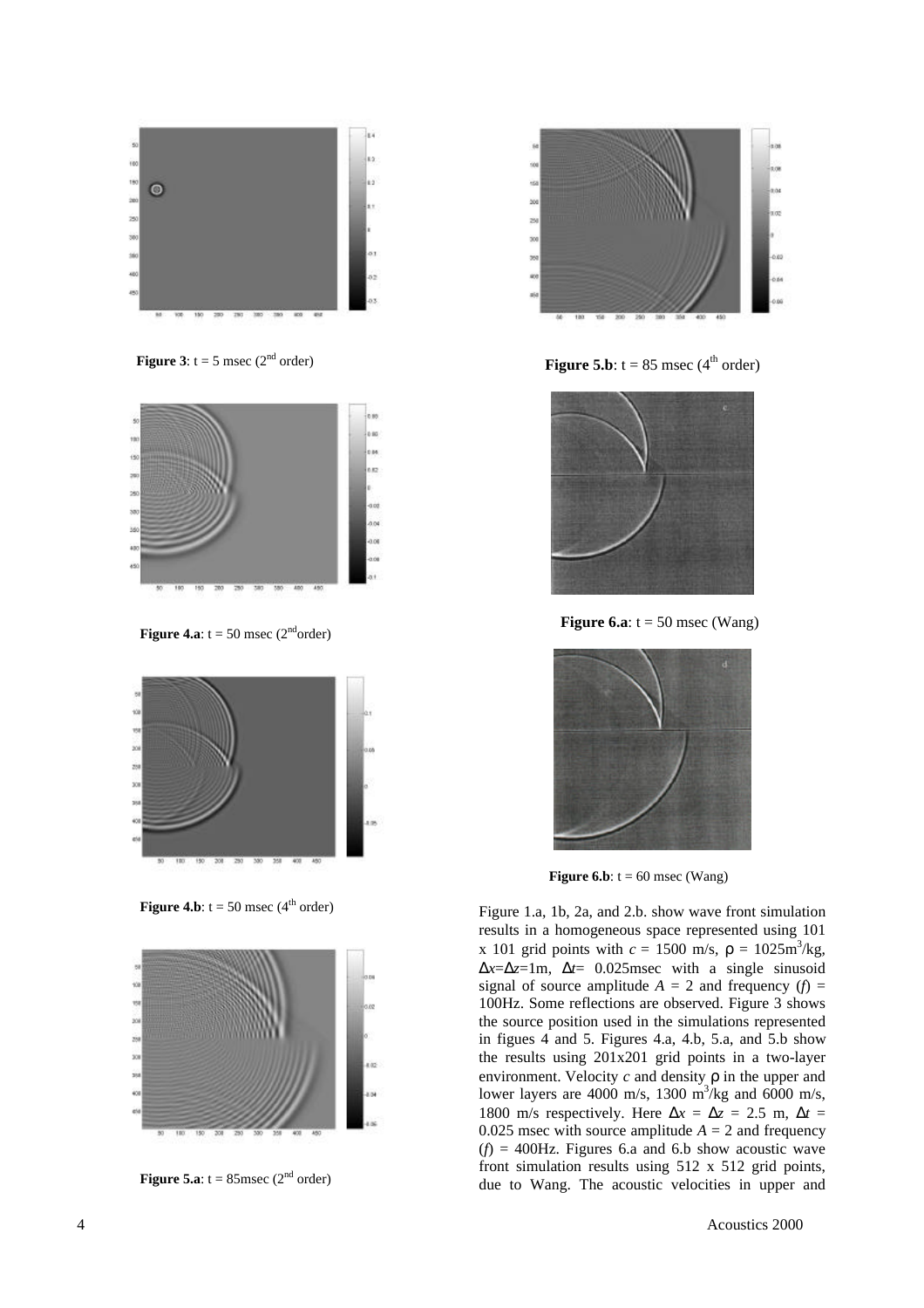lower layers are 4000m/s and 6000m/s respectively but with constant density throughout. Figures  $4.a - 5.b$ show evidence of dispersion, presently attributed to grid size effects. The effects of incomplete boundary transparency are still apparent. The  $4<sup>th</sup>$  order results show somewhat less dispersion than those arising from the  $2<sup>nd</sup>$  order computations. The results also can be compared with Wang's results in figures 6.a. and 6.b. .In all cases direct, reflected refracted and head waves are observed.

Amplitude signals from receivers for the homogeneous media case of figures 1 and 2 are shown as follows,



**Figure C.1**: At position S=51,51;R=5



**Figure D:** At position S=51,51;R=51,30



**Figure E.1**: At position S=51,51; R=51,10



**Figure C.2**: zoom C.1



**Figure D.2**: Zoom D.1



**Figure E.2**: Zoom E.1

Figures C.1, C.2, D.1, D.2, E.1, E.2 show in the time domain the influences of dispersed waves and transparent boundaries.

The range dependence of acoustic pressure is shown in figure F. This shows the average of the amplitudes of the initial positive and negative pressure excursions P